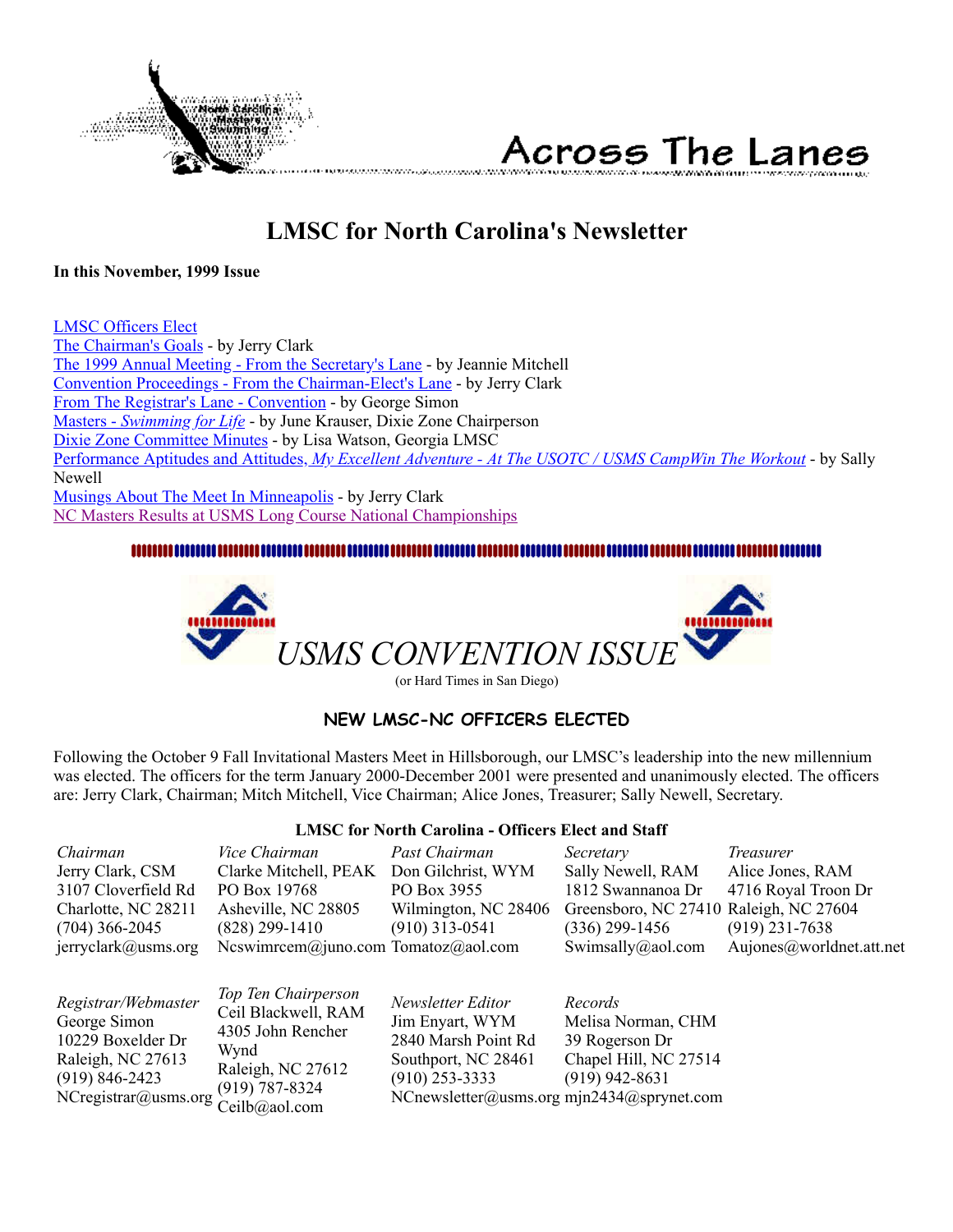

To return to *Across The Lanes* Table of Contents

#### 

#### \*\*\*\*\*\*\*\*\*\*\*\*\*\*\*\*\*\*\*\*

#### <span id="page-1-0"></span>**The Chairman's Goals:**

As your new chairman for the next two years I'm excited about the opportunity to further our sport next year. I have several goals:

1. To increase our number of registered swimmers to 1,000;

2. To initiate an interstate challenge series with West vs East being the format. Masters in Greensboro and west will comprise the West team, while swimmers east of Greensboro will comprise the East team. Team totals will be taken at the Sunbelt meet in Charlotte and the Raleigh meet in April. The prize will be announced. Scoring of these meets will also take place just as usual for club competition, high point awards, etc.

3. To increase interest in racing at national meets; and

4. To recognize with awards the Most Outstanding Female and Male Swimmers of the Year as well as those Masters making Top 10, setting new state, national or world records during the year.

I welcome any suggestions and comments, Contact me via email or at home in the evenings (before 9:00 please).



To return to *Across The Lanes* Table of Contents

#### 

#### <span id="page-1-1"></span>*From The Secretary's Lane -* by Jeannie Mitchell

The LMSC-NC Board met October 9, 1999 following the Fall Invitational SCM meet at the Triangle Sportsplex pool in Hillsborough. All the officers were present as were five of the NC swim clubs. Two clubs sent in proxy notices. The minutes of the last meeting (April 1999) were approved as written.

Acting Treasurer Alice Jones presented the financial report for the third quarter of 1999. Income for the third quarter 1999 was \$1185.23. Total expenses were \$1470.83. Net loss for the quarter was \$285.60. The current checking account balance is \$2917.96. The present value of the CD is \$3792.07. Total balance of all sources for LMSC-NC is \$6710.03. Alice reported that so far the bills for two delegates to the USMS National Convention totaled \$776.00 with one motel bill forthcoming. These expenditures seem to be comparable to those of 1997 (\$1500) and 1998 (\$1100). Jerry Clark suggested that the officers clarify the policy concerning convention delegate reimbursements. The current policy is that all expenses for two delegates be reimbursed. Other LMSC-NC representatives may be reimbursed up to \$200.00. The committee will consist of Ceil, Jerry, Alice, and George.

George Simon, Registrar, reported a total of 614 registered NC Masters for 1999. This figure represents the highest number of members ever. His April challenge to us to exceed 610 for the year has been met! Renewals for the year 2000 will be going out next week. George asked the team reps to remit the team registrations by Oct. 16. Individuals can register as of Nov. 1, 1999. **The individual rate is \$25.00.** Team reps will be reminded to discard 1999 forms and use 2000 forms. George also requested that **members send change of address notices to him** so he can maintain accurate membership records. Jim Enyart will add "address correction requested" to the newsletter's address.

#### OLD BUSINESS

George Simon made the motion to discontinue the use of the Consolidated Entry Form. The motion was passed unanimously. Krista Phillips had six dozen t-shirts printed as our inventory was running low. They will continue to be sold for \$10.00 with XXL sizes priced at \$11.50. A postage fee of \$3.00 will be charged to orders that are mailed. The shirts also will be available at swim meets.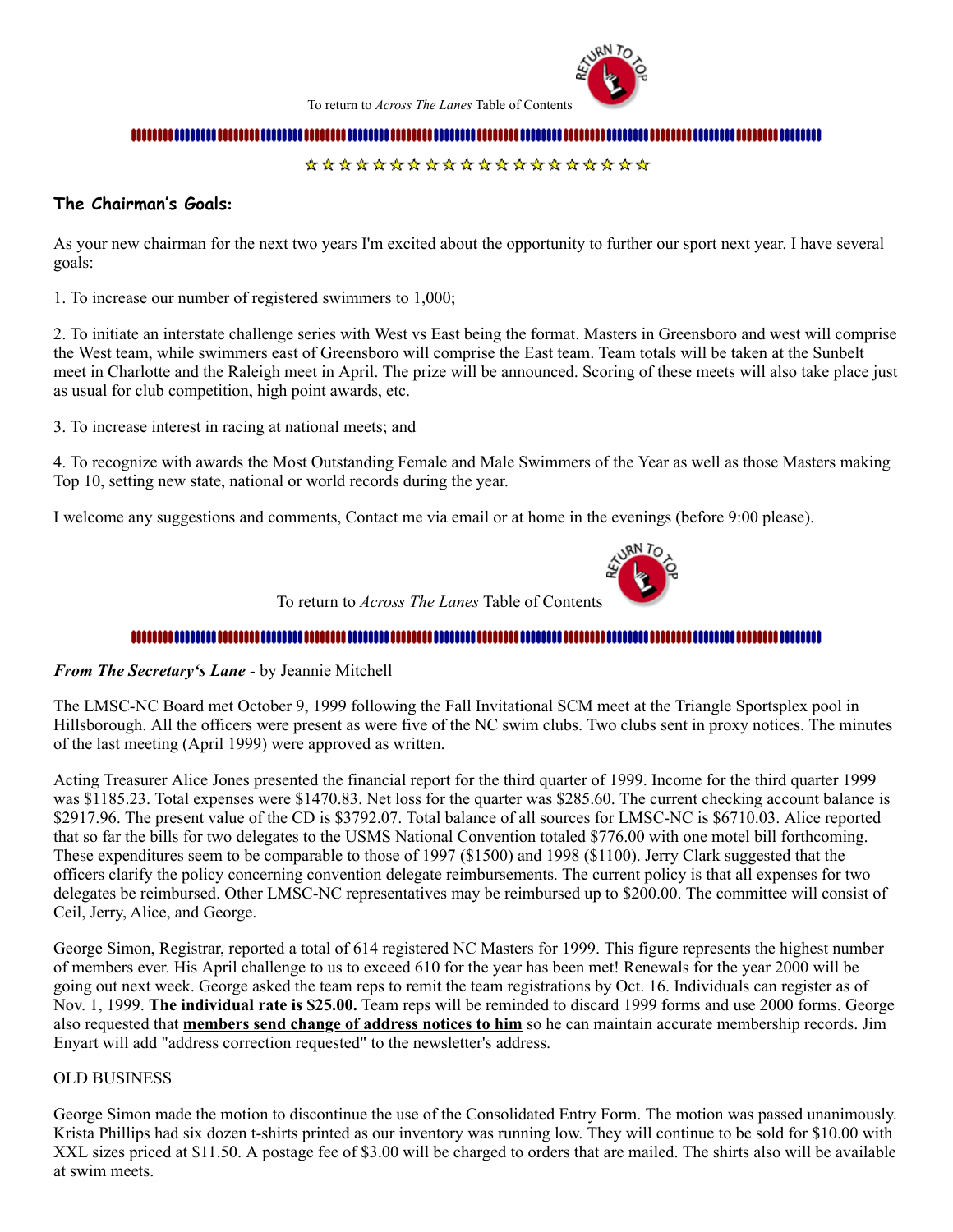Upcoming meets: Jan. 29-30, Charlotte; Feb: Richmond and Charleston; Mar. 18-19, Atlanta; April 1-2, Raleigh; April 27- 30, SCY Nationals, Indianapolis. Jennifer Rock, Triad Masters Swimming, requested that the Board propose a date for their Frank Clark Invitational Swim Meet. Feb. 26th and Mar. 4th were suggested. The proposal of a national championship meet located in Charlotte is tabled indefinitely. Dan Forrester of Wilmington is formulating a national championship ocean meet for the near future.

Jerry Clark has reserved 20 rooms in Indianapolis for April 26 through May 1; ten rooms each at the Courtyard and Hampton Inns. He informed the group that early reservations would be prudent since there are other events scheduled in Indianapolis that same week. If you need a room, call Jerry for a confirmation number, then contact the motel directly and change that number from his name to yours. Hampton Inn is around \$104.00 per night and the Courtyard (closer to the pool) is \$119.00 per night.

George and Jerry reported on two of the National Convention topics. In order for USMS insurance to cover any swimmers, everyone in the pool must be a registered member of USMS. There is a thirty-day grace period for potential members. Coach insurance coverage will apply if the coach is a USMS member or if there is a USA Swimming coach on deck. USA swimmers cannot swim with a USMS team. USMS swimmers can swim with USA swimmers under the direction of a USA Swimming coach. Jerry Clark informed the group that USMS will employ the new start rules as accepted by USA Swimming. These rules entail a series of whistle blows to assemble the swimmers of each heat and have them mount the blocks. The new procedure was demonstrated and used at the Hillsborough USMS meet, Oct. 9, 1999.

#### NEW BUSINESS

Jerry reiterated the desire of several of the "NC National Team" members for some sort of team uniform. After attending both the short course and long course national championships this year and seeing many other teams regaled in "National Team" outfits, the NC Masters' sentiment to be similarly attired is growing. This uniform could be as simple as commemorative tshirts or as elaborate as warm-up suits or parkas. Joe Rhyne has expressed a desire to coordinate such an undertaking and may have an interested sponsor. The Board encouraged Joe to pursue the project. Anyone competing in a national championship is eligible for the uniform of that meet. Ceil Blackwell was authorized to purchase the upgrade version of the Hytek "Meet Manager for Windows" program.

#### OTHER BUSINESS

Krista Phillips, the Fall Invitational Meet manager, presented an approximate financial report for the Hillsborough meet. From the total revenue received of \$1310, less expenses for pool use, ribbons, and meet director remuneration, the meet netted an estimated \$250.00. This money will be earmarked for an LMSC-NC activity to be named at a later date.

The officers for the term Jan. 2000-Dec. 2001 were presented and unanimously elected. (See Page One.) Jerry commended Don Gilchrist and Jeannie Mitchell for their dedicated service as officers of the LMSC.

The next LMSC-NC meeting will be on Jan. 29, 2000 following the events of the Charlotte meet.



To return to *Across The Lanes* Table of Contents

#### 

## *CONVENTION PROCEEDINGS*

(or Which Way To Tijuana)

<span id="page-2-0"></span>*From The Chairman-Elect's Lane -* by Jerry Clark

I am writing this from a vacation spot just north of San Diego on Monday September 20<sup>th</sup>, the day following the close of the XXth United States Aquatic Sports convention. George Simon, our Registrar, and I attended as delegates to the USMS portion of this outstanding affair (USA [formerly USS] Swimming, US Water Polo, US Diving and Synchronized Swimming had their meetings there at the same time). Rhea Wilkins from Apex also attended as a non-voting delegate. I will condense the vast amount of information disseminated during the four-day convention as best I can.

We attended meetings every day from 9:00am to 6:00pm except for a lunch break. The format allowed time for delegates to sit in committee discussions regarding issues pertinent to its members, and we were invited to contribute our experiences.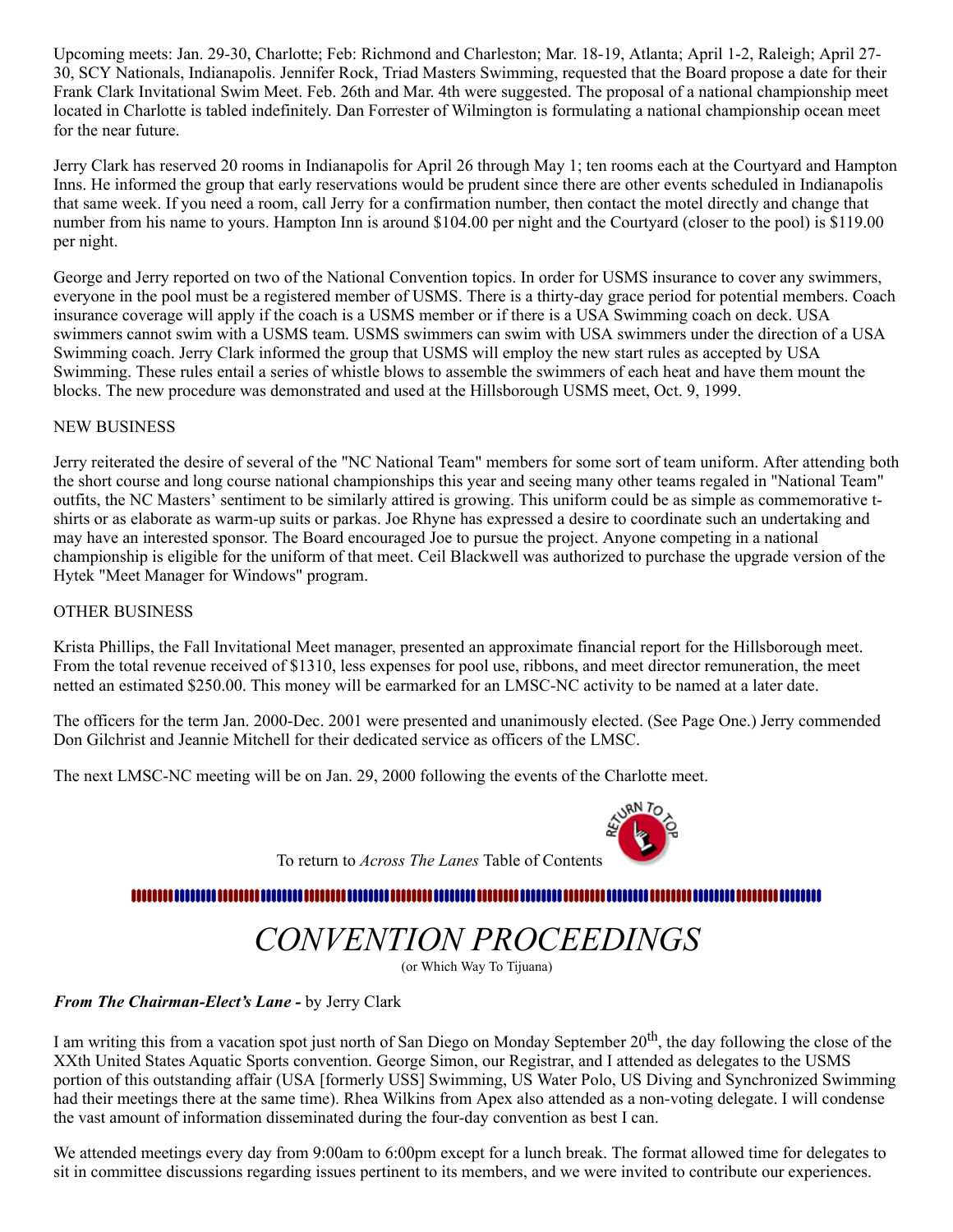Each committee prepared written recommendations, and those were discussed yet again in "break out" sessions. The various committees then submitted specific recommendations to the entire group of delegates (termed The House of Delegates) for further discussion and a formal vote. There were many committees, to include Championship (which awards national meets to host cities and oversees those meets), Finance, Insurance, Legislation, Officials, Rules, etc. It was fascinating to me, a first timer, to listen to the discussions. The breadth and depth of the whole process impressed me very much. We all are indebted to the many Masters who have worked long hours over the years to make USMS what it is. Everyone at the convention had the common goal of improving our sport in the future.

Fortunately there were organized swim workouts at 6:00am on three days. A bus transported those of us who participated to the Univ. of San Diego's outdoor 12 lane pool, and each day a different head coach was in charge. They really socked it to us. What a great way to get to know delegates from other parts of the US.

Here are some interesting facts to share:

The USMS budget report reveals the following:

|                          | 1997      | 1998      | 1999*     | $2000*$    |
|--------------------------|-----------|-----------|-----------|------------|
| Revenues                 | \$623,804 | \$652,184 | \$726,590 | \$714,700  |
| Expenses                 | 568,039   | 587,417   | 714,590   | 775,000    |
| Income $(Loss)$ \$55,765 |           | \$64,767  | \$12,000  | \$(60,300) |

\*1999 incomplete and 2000 budgeted; the others are actual

- As of 12/31/98, USMS had assets of \$870,85l of which \$820,318 was cash in the bank. Current liabilities on that date were \$160,161; the rest of the money shown as liabilities for Fund Balances designated for insurance and general reserves. Wow, that's a lot of cash, but I didn't ask why so much is being accumulated. Will wait til next year to start posing questions.
- There are 53 Local Masters Swim Committees in the US, 8 Zones in the US (we are in the Dixie zone), a USMS Executive Committee, 21 other Committees (some mentioned above), 4 ad hoc Committees and 10 Liaison appointments (such as a USMS person to attend USA Swimming meetings). Our national office is run by executive secretary Tracy Grilli, a delightful and efficient woman (who was one of the people in my lane a couple of mornings).
- There were 192 people registered with the USMS contingent, and over 1,300 people attended the gala Convention banquet Saturday evening.
- There are over 38,000 registered swimmers with USMS at this time.

There are **two very important rule changes** you must know about. First, with regard to the forward start procedure, here is the new rule: "The forward start may be taken from the starting block, the pool deck, or a push from the wall. At the commencement of each heat, the referee shall signal to the swimmers by a short series of whistles to remove all clothing except for swimwear. One long whistle shall follow indicating that the swimmers should take their positions with at least one foot at the front of the starting platform, the edge of the deck, or on the wall before the command "Take your mark." Those starting in the water must have at least one hand in contact with the wall or starting block."

For the backstroke start procedure, here is the addition to the existing rule: "At the commencement of each heat, the referee shall signal to the swimmers by a short series of whistles to remove all clothing except for swim wear. At the referee's first long whistle the swimmers shall immediately enter the water and at the second long whistle shall return without undue delay to the starting position."

Second, with regard to <u>false starts</u>, here is the <u>new</u> rule: "Any swimmer starting before the starting signal has been given shall be disqualified. If the starting signal sounds before the disqualification is declared, the race shall continue, and the swimmer or swimmers shall be disqualified upon completion of the race. If the disqualification is declared before the starting signal, the signal shall not be given, but the remaining swimmers shall be called back, be reminded by the starter of the penalties, and start again."

Be sure to check these in the new rule book when it is issued. These rules are used in international competition as well as in USA Swimming events. Both brought on lots of discussion, one point of which is worth mentioning here. It will be the referee's judgement call as to whether someone is DQ'ed if he/she is "drawn off" at the start by someone else who false starts. From my perspective, it's a simple matter: just keep on trucking when you hear the beep.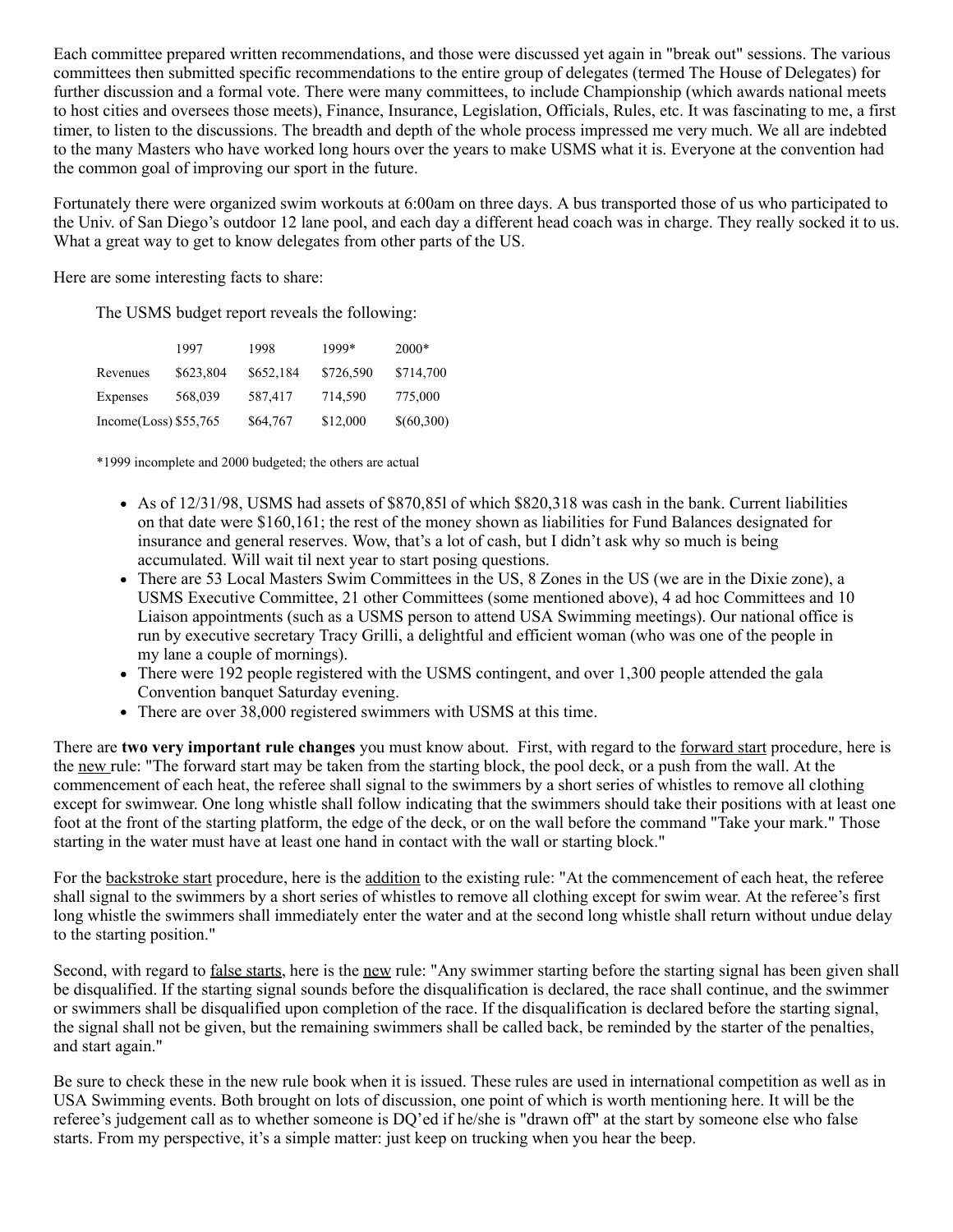A company has been engaged to film the Short Course National Championship in Indianapolis April 27-30, 2000. It will be edited and produced into a one-hour television show by Fox network. I'm sure we'll learn the details at that meet. This could be a significant event for Masters Swimming as far as publicity is concerned. Wouldn't it be nice if we could field a large team with all of us in outfits with NORTH CAROLINA MASTERS SWIMMING on them!

The Long Course National Championship will be in Baltimore August 17-20, 2000. It was disturbing to learn that no city bid for the 2001 short course meet. But just before our convention, the USMS Board contacted Santa Clara, California, and they have agreed to host that meet in May, 2001. Only one city, Federal Way, Washington, bid for the 2001 long course meet. Both of these cities are virtually suburbs of major cities (San Francisco and Seattle) and are great spots to think about having a vacation after the meet. It was disturbing to learn that the host club in Minneapolis expects a loss from hosting the 1999 long course meet.

I asked for a committee assignment on either of the Championship or Coaches committees, but don't know when I'll find out anything. I look forward to working with some of these people who have contributed so much to our sport.

PS: See you in Charlotte January 29 & 30, 2000.

United Airlines is the Official Airline for the 2000 USMS SC National Championships in Indiana, IN April 27-30.

United Airlines is offering discounted airfare to Indianapolis. Call (800) 521-4041 and refer to our meet ID# 583BP for your discount.



To return to *Across The Lanes* Table of Contents

#### 

#### <span id="page-4-0"></span>*From The Registrar's Lane-* by George Simon

I have attended the USMS conventions since 1994 after becoming your Registrar. The USMS National convention is part of the greater United States Aquatic Sports convention, which totals 1300 delegates, with USMS having about 250 in attendance. The sports are USA Swimming, USA Diving, USA Synchro Swimming, US Water Polo, and US Masters Swimming. Some of the other organizations started earlier in the week, but USMS starts on a Wednesday, with registration and an evening session to welcome new delegates and provide the agenda for the convention. There are also some brain storming sessions for ideas to improve USMS and the LMSCs.

Every morning a swim workout is scheduled for those wanting to get up and leave the convention facilities at 6 to 6:30 AM, and around 8:30 the House of Delegates meets for business reports. On Thursday afternoon various committees meet to discuss results of the previous year's business and plan for the next convention. Elsewhere in this newsletter you will learn of some of the actions taken by the committees. Thursday evening the company that insures the USAS hosted a gala finger food feast for all of the USAS groups.

All day Friday committees meet. My interests are Registration and the Computer On-line of which I am a voting member. The Insurance committee I find interesting as it relates to registration and the requirements for each LMSC Chapter work-out group's insurance coverage. On Friday evening there is the House of Delegates meeting. The delegates vote for the USMS National officers or on rules in alternating years. They also accept cities' bids and choose the winner for the two National Championship meets that will be held two years later. Late Friday evening, the host LMSC sponsors a gathering with more finger foods.

At the Friday evening House of Delegates meeting, Raleigh Area Masters annually presents the "USMS National Championships Meets" Award. This year I was happy to present it to Jim Matysek, who is the USMS webmaster and responsible for designing and implementing the on-line National Meets Entry Forms. Over 30% of the entrants used this procedure which also provided timely heat sheets and results of the meets on the USMS web site.

Saturday morning the Zone committee meetings are held, Zone meet bids are accepted, and other Zone level business transpires. Saturday afternoon the House of Delegates meets again to approve, challenge, or modify rule changes and budget line items. Saturday evening is a formal banquet for all of the USAS groups, where each group presents awards to their outstanding members.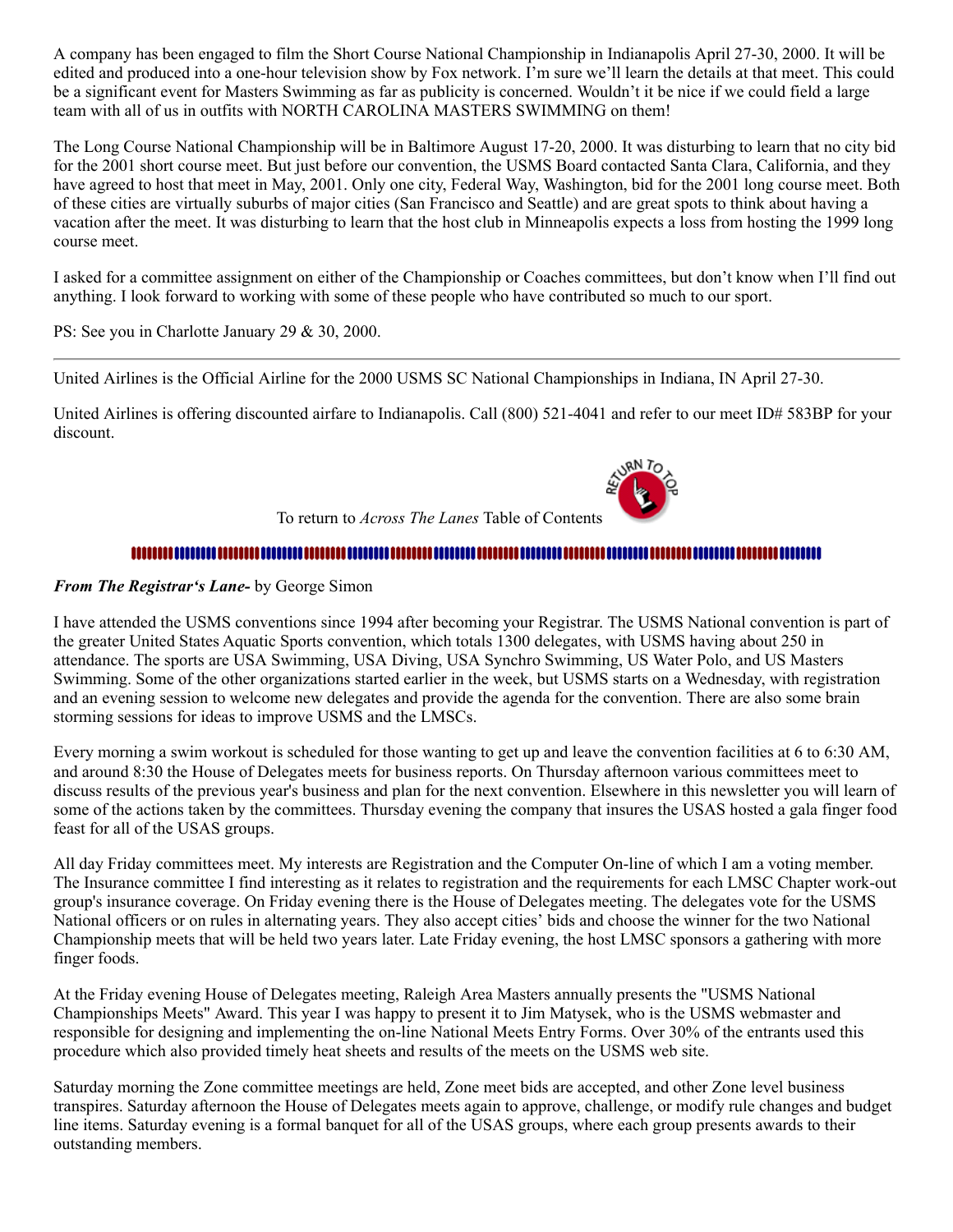Sunday morning there are a few wrap up sessions. However, since most delegates must catch early plane flights home, the attendance is light.



To return to *Across The Lanes* Table of Contents

#### <span id="page-5-0"></span>

#### **MASTERS** *Swimming For Life*

#### **Compiled by June Krauser**

#### **Dixie Zone Chairman**

**USMS CONVENTION** - MASTERS *Swimming for life* was the theme of the XX Convention held in San Diego, CA September 15-19, 1999. The Convention is held in conjunction with United States Aquatic Sports and there were over 1300 in attendance - 182 were Masters delegates. We all needed to carry a Property Map of the Town and Country Resort Hotel to help find our meeting rooms, and it was a little tough.

**BREAKOUT GROUPS** - At the first House of Delegates meeting we separated into five groups - Fun, Leadership, Communications, Public Relations and LMSC Events. Many interesting suggestions came out of these groups.

**CHAMPIONSHIP COMMITTEE** - Surcharge is increased to \$30.00. All swimmers will be required to sign a safety waiver form upon check-in. No copy of USMS card will be required with entry. Meet hosts may eliminate phone call checkin but allow check-in up to the morning of the event. 2001 SCY at Santa Clara, May 17-20 and 2001 LCM at Federal Way, Aug. 16-19. A survey will be made of Top Ten swimmers to help identify possible areas of improvement for Nationals. New designs for the National Championship Patch will be solicited.

**COACHES** - The Coaches Manual will be available as a PDF file in the USMS website. Will develop a method of registering and identifying coaches and develop a group of LMSC Coach Reps. Still have USMS Mentor Clinics, NIKE Champions Clinics and beginning to offer Open Water clinics. The Victor Olympic Training Center Camp was a huge success and the goal is to run two or three a year. There is a Video Library and a Book Library for rental. The MACA News comes out bi-monthly as an e-mail PDF file. Ron Johnson was the 1999 recipient of Speedo's Coach of the Year award. The committee is going to subsidize three to four coaches to the Munich World Championships and next year study and develop a proposal for a National Coaching Director.

**COMPUTER ON LINE** - Technology is moving so fast that everyone should at least have e-mail. Requesting the Executive Committee to draft a privacy statement to place on our web site. Recommend changing the Webmaster position to a contract position. Schedule a web site demonstration for next year. Discontinue offering new personal aliases unless a replacement volunteer can be found. On line database thru Hy-Tek can now be shown on the web site. Missing data on 70% of 3000 All Americans (please help). A registration area is under test that refers the swimmer directly to the LMSC registration web page and a PDF registration form for the LMSC.

**CONVENTION** - All new delegates should be assigned to the committee. (We need help!) Closing the Hospitality suite during meeting hours next year will depend on the availability of local volunteers.

**FITNESS** - Currently there are two USMS Fitness events: The Postal Pentathlon and the Check Off Challenge. New events proposed are the Y2K Triathlon and the USMS 500 Swim. The Fitness Committee Quarterly was renamed Fitness Tips. The goal is to send out four a year to the LMSC Newsletter editors.

**INTERNATIONAL** - The USMS Executive Secretary to send letters to venues that might be interested in bidding for the 2002 or 2004 World Masters Championships. We have compiled a list of USMS International Contacts and eventually it will be on our web site. We need an article in Swim Magazine on the starting command procedure and false start rule for International meets. The entry book for Munich is available from Tracy Grilli for \$3.

**LONG DISTANCE** - The One Hour Postal Swim set a new record with 1838 swimmers. LMSC's have the option of recognizing events when a sanction is inappropriate. Championship bids selected for 2001: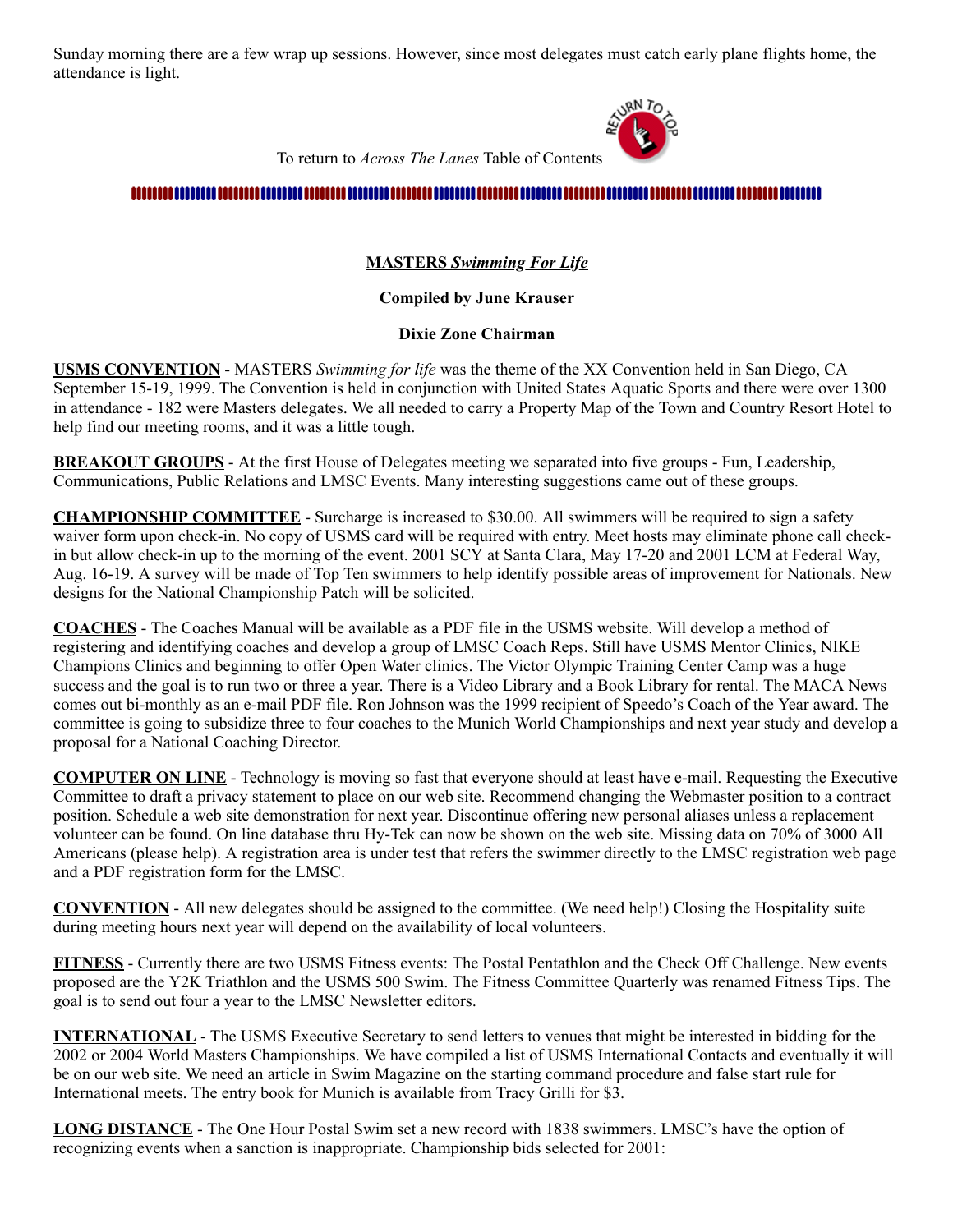One Hour Postal PNA January

- 5/10 K Postal Central Oregon May 15-Sept
- 3000/6000 Postal O\*H\*I\*O\* Sept/Oct
- One Mile OW Empire State July 14
- Two Mile Cable Greater Ind. June 23
- 1-3 Mile OW Central Oregon Aug 4
- 3-6 Mile OW FGC April 29

6+ Mile OW Greater Ind. Tba

If USMS recognizes an OW event, the USMS swimmers will be fully covered with liability and medical insurance. A non-USMS host would not be covered. The 3000/6000 postal swim is restricted to a 25 yard pool.

**LEGISLATION** - All recognition's shall be signed by the LMSC's authorized representative. Entry forms shall contain the language of the liability release as stated but may be modified by naming the sanctioning LMSC, sponsoring USMS club(s) and/or addition insured(s) following "UNITED STATES MASTERS SWIMMING, INC." The Board of Directors of USMS include: each member of the Executive Committee; Each zone rep; Past presidents; the chairmen of all standing committees; the internal auditor; the controller; and the liaison from USA Swimming. All standing committees have been revised. No final report from this committee as yet.

**MARKETING/PUBLICATIONS** - The web site has increased our visibility. Please support our sponsors: **ALAMO -** Rent a Car; **Destinations** - nations leading hotel discount program; **Earthlink** - pre-pay phone card; **Kast-A-Way Swimwear**  swimwear and swimming equipment; **MBNA MasterCard** - USMS Preferred and Gold affinity credit card; **Mindspring** dial up internet service; **NIKE** - active sportwear; **Speedo** - innovative swim suits, apparel and accessories; **The Victor** swimwear and training accessories; **TYR** - manufacturer of swimwear and accessories; **Ultra Swim** - hair and skin care products; and **VASA Trainer** - versatile sport-specific conditioning equipment for all sports. There is a proposal to be investigated to produce for TV a health program built around swimming and human interest snippets of individuals. It would be used to market USMS as an organization.

**OFFICIALS** - All certifying bodies rule differences should be added to our Appendix B. Those bodies include: USA, YMCA, CSOA and NFHS. Rule change information should be added to the MACA Newsletter, SWIM Magazine, and sent to LMSC Official's Chairs. Officials Liaisons are appointed to our Championships.

**PLANNING** - Suggested that a USMS liaison be appointed to the Senior Games, and that the LMSC's need to become more involved to make the quality of these games more consistent. It was recommended that USMS have a booth at the Senior Games in Orlando. Also recommended was that the Committee develop a pre-packaged booth and materials display to be used at a wide range of both aquatic and non-aquatic events.

**RECORDS AND TABULATION** - The "as of November 1, yyyy" date will be placed on the web listed records. There will be written guidelines for Top 10 recorders to generate their Top 10 submissions. The goal is to limit the number of formats used for submission. Lake Erie LMSC will continue with the USMS Top 10 Patches.

**RULE BOOK** - Full-size rule books will be distributed to the Board of Directors; members of Rules, Long Distance, Legislation, and Rule Book Committees; and all registered USMS clubs. Both full and mini-rule books will be distributed to all LMSC registrars. Mini-rule books will be sent to the LMSC Officials Chairmen. Let clubs know about the mini-rule book.

**RULES** - Adopted the USA Relay Take-Off Judges rule. Referees may prohibit the use of any device that disrupts or interferes. I am not quite sure about the final outcome of the whistle start rule and the new false start rule but if you are swimming in a meet outside of the USA you should be aware of them. They are being used widely around the world.

**SAFETY EDUCATION** - The committee is going to produce a Club Safety Handbook that should be ready by 2000 convention. Articles are written for SWIM magazine.

**SPORTS MEDICINE** - The committee's goal is to have articles widely disseminated in national publication. The committee has a strict observance of the editorial process. Many articles are in that process.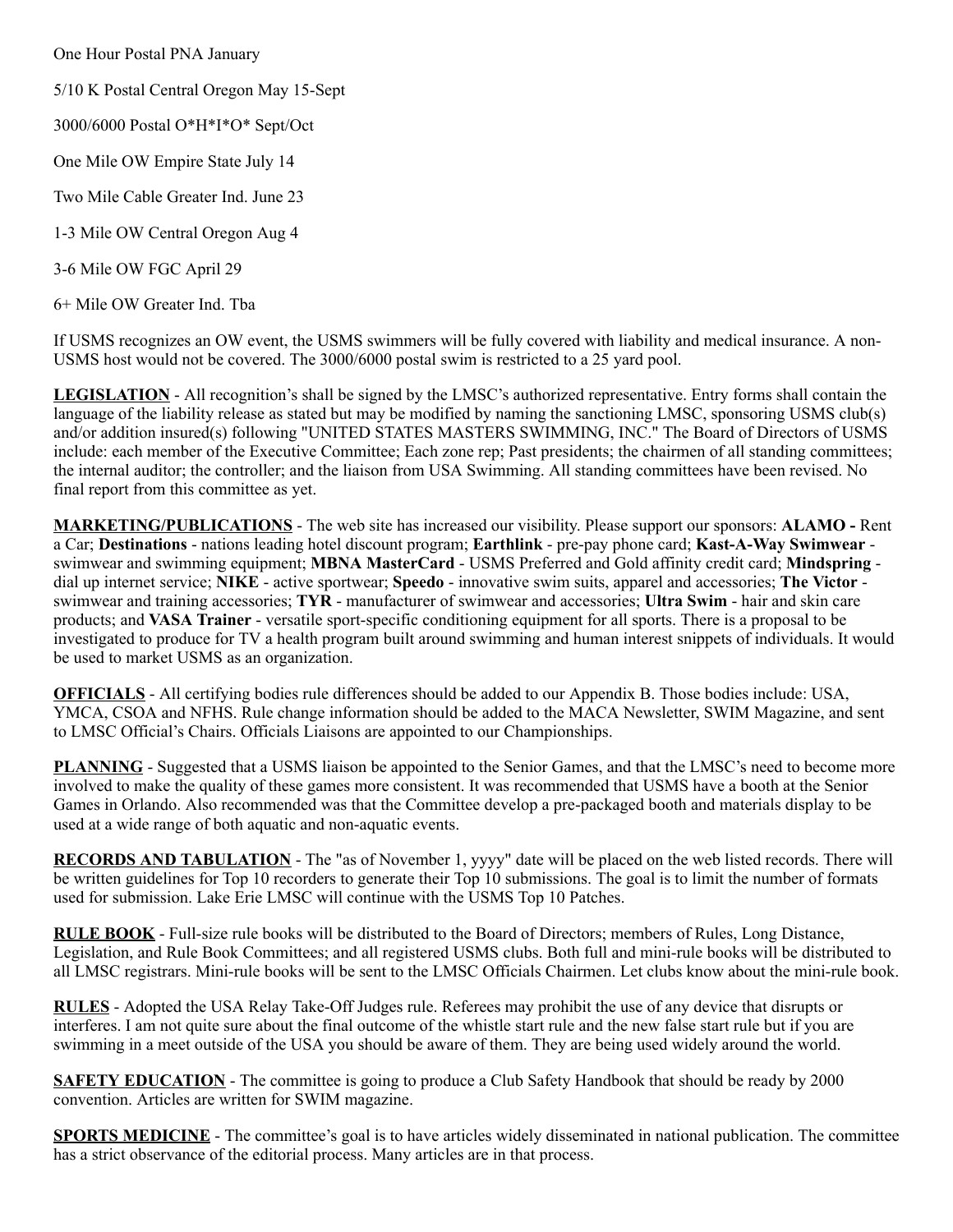**ZONE** - The guidelines and procedures used for next year's election of the Zone Committee chairman will be the same as those used for this year's election of officers with the exception that there will be a candidates forum at the House of Delegates meeting when championships are voted on.

**AD HOC 1999 LEGAL COUNSELORS** - While the law is evolving, at this time a hard copy of the liability release will need to be signed by swimmers who seek membership in USMS and swimmers who want to enter our national championships. A "Want Ad" for USMS member-lawyers will be created and distributed nationally. The committee will research the issue of Privacy and pursue the drafting of a privacy policy for the organization.

**AD HOC 1999 USMS ENDOWMENT FUND** - The fund now has \$18,356.35. USMS will increase the matching fund to \$20,000 for the year 2000 and make a 1 to 1 match instead of 50 cents to the dollar. Encourage the members to use the check off on the registration form.

**AD HOC 1999 ISHOF NOMINATING** - A group of individuals were suggested for consideration for 2000 and 2001. We need to collect the criteria data to determine the nominees. A letter will be sent to the LMSC of the individuals suggested to help gather this information.

To return to *Across The Lanes* Table of Contents

#### <span id="page-7-0"></span>

1999 DIXIE ZONE Committee Minutes

By Lisa Watson

Georgia LMSC Chairman

Action Items

\*\*\*The Dixie Zone voted to send the following mandate to it's LMSCS: if a meet is managed electronically, results shall be sent on disk or via email for submission to Dixie Zone Top Ten. All meet directors are encouraged to use meet management software to report results.

\*\*\*The Dixie Zone unanimously re-elected June Krauser as Dixie Zone Chair for the next 2-year term.

\*\*\*The Dixie Zone voted to order Dixie Zone Top Ten patches to be made available for swimmers who qualify.

Attendance

Number of committee members present: 22

Number of committee members absent: 1

Total number of delegates attending the meeting: 22

Minutes

I. Financial Report

June Krauser distributed the financial report. \$260.24 of the Dixie Zone budget will be used to cover June's expenses at this year's convention. As of September 18, 1999, the Dixie Zone treasury has a balance of \$1550.34.

II. Top Ten

Dick Brewer suggested that instead of mailing Dixie Zone Top Ten results, we could save money by having Dick scan the results and put them on the Internet. Then, each LMSC can be responsible for downloading the results and distributing to its members. The Dixie Zone voted to do this and thanked Dick for his help. Rick Harris reported that current Dixie Zone Top Ten Recorder Karen Crossen is having difficulty compiling Top Ten results, because many of the meet results are not sent to

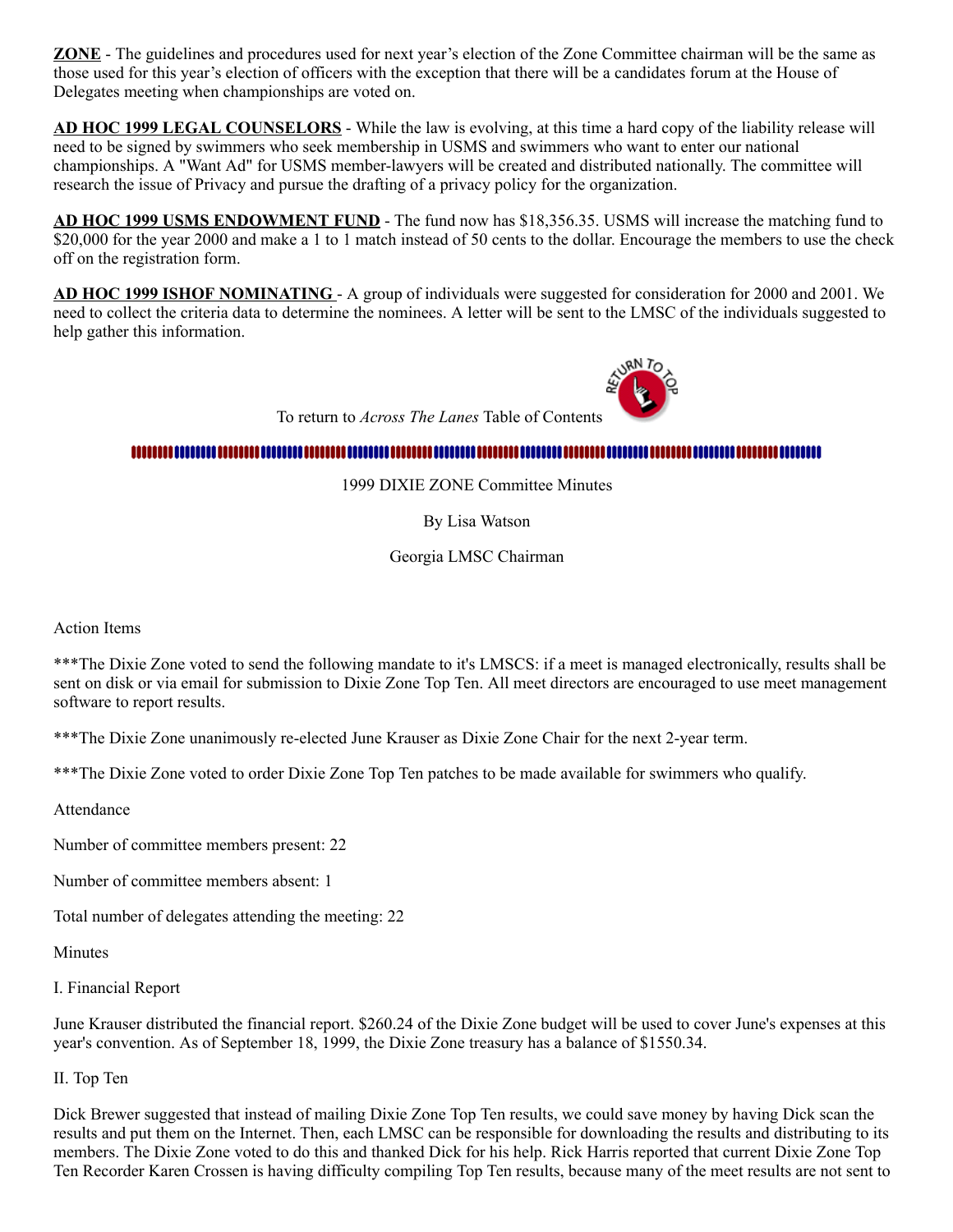her in disk form. The Dixie Zone voted to issue the following mandate to its LMSCs: if a meet is managed electronically, results shall be sent on disk or via email for submission to Dixie Zone Top Ten. All meet directors are encouraged to use meet management software to report results. A suggestion was also made that LMSCs should include the above information in instructions to meet directors when applying for sanctions.

III. Dixie Zone Championships for 2000

The following sites were designated for 2000:

SCY- Atlanta, Georgia March 18-19 or 11-12

LCM- Brunswick, Georgia July 7-9 or 14-16

SCM- Anderson, SC November 4-5 or 11-12

IV. Coaches Mentor Program

Scott Rabalais, Coaches Committee Chair, discussed the USMS Coaches Mentor program. This program provides for 4 clinics throughout the country, which can be in varied format. USMS will give \$500, which should cover the coach's expenses. This program has proved very valuable for coaches and swimmers. There is also a similar program being offered with Open Water clinics, which can be held in conjunction with a scheduled Open Water event. Interested groups should contact Scott.

#### V. Coaches On Deck Program

This program has been implemented at Nationals and proven very successful and helpful to swimmers during warm-up. Scott hopes that this program can also be expanded to be used at the regional and local level.

VI. Convention Topics

Lisa Watson encouraged all Dixie Zone members to vote in favor of the Emergency Rule Proposal from the Championship Committee, which would increase the \$20 surcharge at Nationals to \$30. Lisa stressed that this rule proposal would be a crucial element in attracting quality bids for Nationals in the future. Carl House encouraged the use of e-mail among LMSCs whenever possible as a means of communication.

VII. Dixie Zone Chair Elections

The Dixie Zone unanimously re-elected June Krauser as Dixie Zone Chair for the next 2-year term.

VIII. New Business

June reported that Paul Hutinger and Bill Specht have been nominated to the International Swimming Hall of Fame. Mary Lee Watson encouraged LMSC to use vendors listed in the rulebook. Meets can also be advertised in the rulebook.

IX. Old Business

The Dixie Zone voted to order Dixie Zone Top Ten patches to be made available to swimmers who qualify. Deb Cavanaugh volunteered to-take care of ordering the patches.



To return to *Across The Lanes* Table of Contents

<span id="page-8-0"></span>

## **PERFORMANCE APTITUDES AND ATTITUDES**

**My Excellent Adventure**

**At The USOTC / USMS Camp**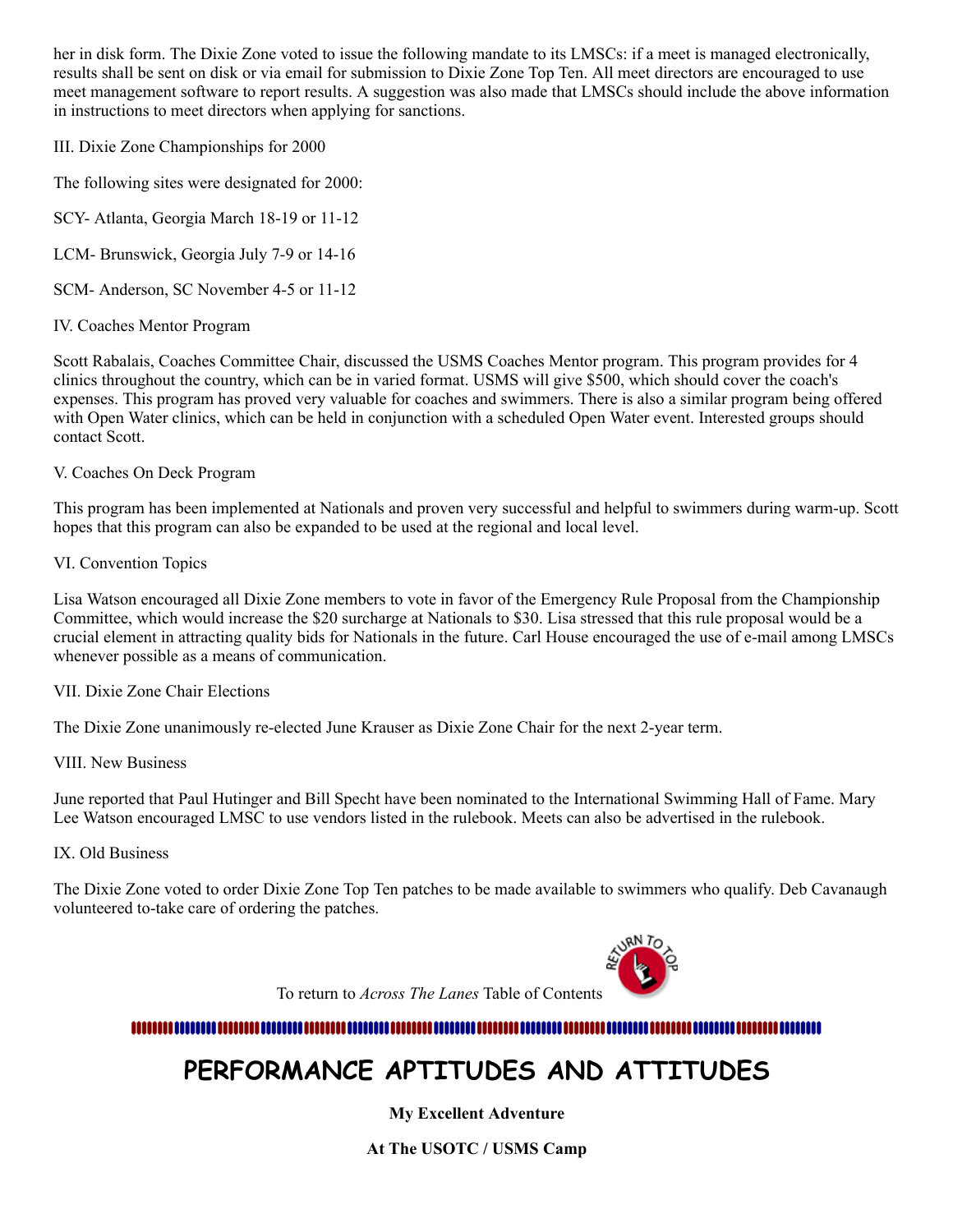#### By Sally Newell

Jerry Clark and I, along with ten other competitive swimmers, just completed the USMS Swim Camp held at the Olympic Training Center, Colorado Springs, CO. We all learned a lot about both our swimming techniques and ourselves. We were there four days, completed six workouts, two flume swims (one for digitization of our stroke and the other to measure lactate production), the 200m IM for filming, the Jonty Skinner bottom of the pool float test, and the fast harness swims (4 x 50m).

We reported to the camp on Sunday, October 31<sup>st</sup>. We were outfitted with the classic royal blue USMS backpacks containing all sorts of swim "goodies" that included lots of reading material and two shirts from "the Center". One read "I survived the flume", the other had the OTC logo on the front and on the back the dates of the camp. After settling into our dorm rooms (the resident athletes had much more elaborate accommodations) we reported for our flexibility assessment. This consisted of simple turns, bends and reaches, after which, we were told of exercises to strengthen certain areas. Our first pool workout was challenging, considering the altitude. It was followed by 15 minutes of stretches. We learned how important it is to always stretch following a swim or weights session.

That first night, following dinner, we fasted in preparation for the blood drawing the next morning. Following breakfast, lactate/heart rate testing was done in the flume. Although most of us lost sleep Sunday night worrying about this test, the flume turned out to be a neat experience. If you tried to swim a time you couldn't hold, you would be pulled back against the flume netting and held until the rate of water flow was reduced. If the 5 X 3 minute swim  $/2$  minute rest with increased intensity in the flume wasn't enough, the 200M IM filming in the pool was! We were all ready to attack the cafeteria after that day, and the wide range of food covered the gamut. Monday evening Roque Santos captured our attention as he told us of his '92 Olympic experience in a very amusing and enlightening manner.



Tuesday started with a 6:30 swim workout followed, of course, by stretching. The Biomechanics presentation taught us about the dimensions that makes a fast swimmer: propulsion, streamlining and proper body roll. On the other hand, drag causes us to swim slowly. The resident sports psychologist (from N.C.) taught us how important technical, physical and mental training are in order to become an elite athlete. The principles of training and overreaching vs. overtraining were covered by the sports physiologist. Energy systems, aerobic performance, and training zones were explained to us. Weight training and range of motion were other covered training aspects. An assistant coach for the Resident Team explained the various aerobic terms (EN1, 2, 3, SP1, 2, 3) and how environment and technique play a role in our training.

The Jonty Skinner bottom of the pool float test had us swim to the bottom of the pool, holding our breath, arms at our side, and head facing the floor. With the coaches viewing us on the monitor, and depending on when and at what angle we came to the surface of the water, they determined what distances we should consider for races. Jerry was 50-1500, which is just about on target, and I was 50-400.

On our last day we received feedback that was very revealing. The feedback included results of our complete blood work-up. In only one area was it recommended I eat more good red meat. We learned what our max heart rate was and were told the ranges it should be for different intensity sets. I also learned that a 10-15 minute swim down during competition is necessary to get rid of lactic acid. The biomechanics procedure digitized my arm stroke from front and side views. I learned the last phase of my breaststroke pull was not correct. The psychologist suggested more positive self-talk prior to competition. We should carry this attitude into our practice too.

Our last pool workout ended with fast paced 50-meter swims. The harness worn around our torso was attached to a track running above the pool and set at various speeds. This gave us the sensation of REALLY swimming fast (I swam a 50m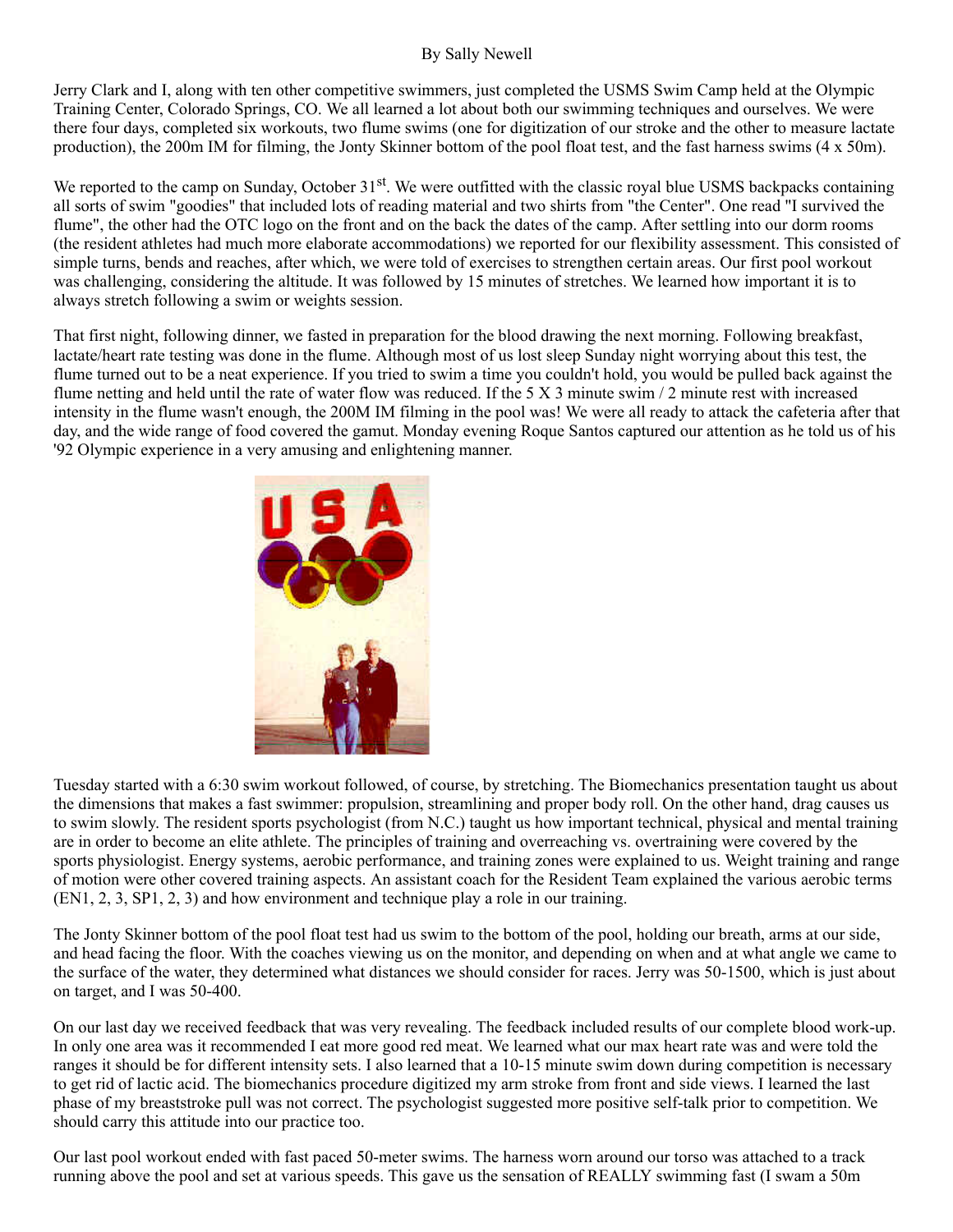breast at 38 sec.!). If given the opportunity, we encourage you to take advantage of this once in a lifetime experience.



To return to *Across The Lanes* Table of Contents

#### <span id="page-10-0"></span>

#### **MUSINGS ABOUT THE MEET IN MINNEAPOLIS**

By Jerry Clark

While sitting in the airport waiting for the flight back to Charlotte, many thoughts flooded my mind about the past five days. I'll try to convey some of the experiences we've had while here for the National Long Course Championship. As previously reported after other national meets, a tangible sense of bonding with teammates develops quickly. Once again people who've not previously known each other quickly come together to commiserate about pre-race jitters, celebrate, bemoan post-race results, and cheer fellow swimmers on during their events. All of us at the meet really wished more of you had been with us to share these feelings.

The 18 NC Masters who entered (12 men and 6 women) placed us in the medium team division; however one man and two women were not able to get there. The four women did great, but just didn't have the volume of points to be competitive in their division. The men went to work, and when the smoke cleared Monday (the 1,500 free was Monday morning), we finished third. Very proud of that!

There were 84 individual events swum by both men and women, and we had 13 first place finishes, 11 second place finishes, 13 third place finishes and 34 fourth-tenth (points are awarded from  $1<sup>st</sup>$  through  $10<sup>th</sup>$ ) place finishes; that's about 86% of our swims that earned points. In the 9 relays we swam, we had 1 first place finish, 2 third place finishes and 4 fourth-tenth place finishes. That's about 79% of the relays earning points (which are doubled for relay events). Pretty doggoned good statistics, I think. To ice the cake, Joe Rhyne set 3 new world records in the 200, 400 and 800 free events – see the results posted on page 11 in this newsletter. Also check out the times everyone else had; some are really fast. Many of us had personal bests, which is self-satisfying.

An announcement was made during the meet that the Short Course National Championship has had a date and location change. The new dates are April 27-30, 2000, and the new location is Indianapolis. It seems that the organization planning the meet in the Phoenix area was way behind, so the folks in Indy stepped in to save the day. The pool there is just super, and many national USS and USMS events have been held there over the years. The Olympic trials will be held there later in the year. We now have advance notice of this, and it would be really smart to get hotel reservations ASAP, find someone from your area who has been and get some rooms tied up now.

This brings up a topic that we discussed each of the past five days. Why are so few good swimmers going to national meets? Several of us agreed to work up some ideas to attract more NC swimmers to enter. Things such as a team T-shirt, a team cap, etc. might help. Its very common at these meets to see teams with logos on their suits, warm-ups and other such things. One team I know of actually pays the airfare and lodging costs for team members. We'll keep your area chairpeople informed about this. As Suzanne Robbins-Bonitz said, we need some more FAST WOMEN to show up for these meets. Amen! and FAST MEN too.

Remember the short course meet in Charlotte; it's scheduled January 29-30, 2000. I'm thinking about swimmers from the west of Greensboro putting out a challenge to swimmers east of Greensboro to see if we can't get more points than they can at the Charlotte meet. We can come up with some sort of fun prize for the winners. I plan to talk with Kevin Faccine of RAM about this, and will let you know more when we sent out the meet info in next couple of months.



To return to *Across The Lanes* Table of Contents

<span id="page-10-1"></span>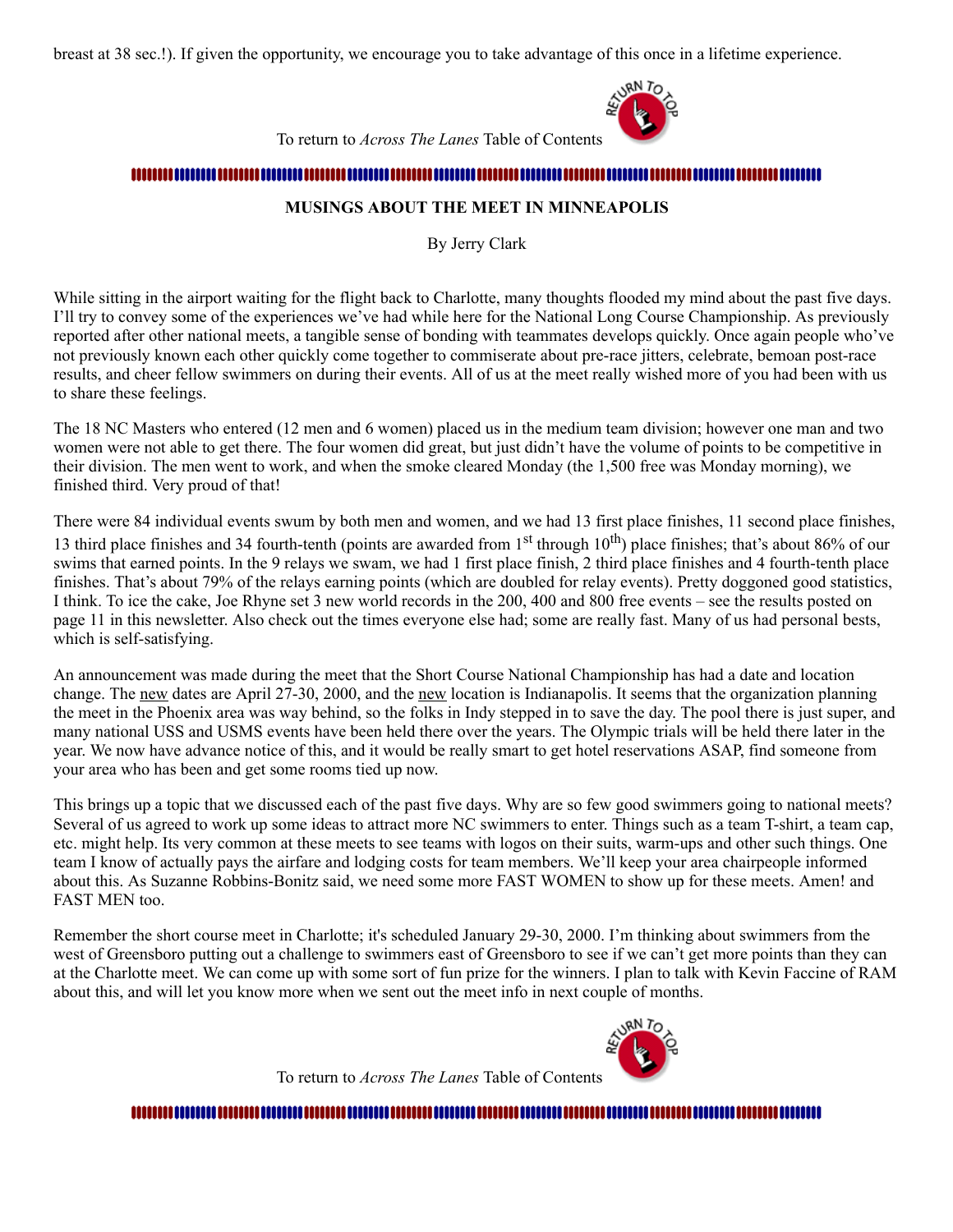### **NC Masters Results at USMS Long Course National Championships University of Minnesota / Minneapolis, Minnesota August 19 - 23, 1999**

| <b>AGE GROUP</b><br>WOMEN | <b>NAME</b>     |                                                                          | PLACE / EVENT                                                                      |
|---------------------------|-----------------|--------------------------------------------------------------------------|------------------------------------------------------------------------------------|
| $19 - 24$                 |                 | Mandy Shrum                                                              | $2nd/800$ Free; $6th/50$ Fly; $6th/400$ Free;                                      |
|                           |                 |                                                                          | $3^{\text{rd}}/50$ Breast; $3^{\text{rd}}/200$ IM; $5^{\text{th}}/50$ Free         |
| $50 - 54$                 |                 | Sandra Cathey                                                            | $2^{nd}/200$ Breast; $7^{th}/100$ Fly; $3^{rd}/400$ IM;                            |
|                           |                 |                                                                          | $6^{\text{th}}/100$ Breast; $7^{\text{th}}/200$ Back; $3^{\text{rd}}/200$ Fly      |
| $60 - 64$                 |                 | Sally Newell                                                             | $2nd/200$ Breast; $5th/50$ Back;                                                   |
|                           |                 |                                                                          | $1^{st}/100$ Breast (1:42.83); $4^{th}/100$ Free;                                  |
|                           |                 |                                                                          | $1^{st}/50$ Breast (46.49); $2^{nd}/50$ Free                                       |
| $65 - 69$                 |                 | Suzanne Robbins-                                                         | $1^{st}/50$ Back (48.69); $2^{nd}/100$ Breast; $2^{nd}/200$ Back;                  |
|                           | Bonitz          |                                                                          | $2^{nd}/50$ Breast; $1^{st}/50$ Free (45.91);                                      |
| MEN                       |                 |                                                                          | $1^{st}/100$ Back $(1:50.11)$                                                      |
| $25 - 29$                 |                 | Grant Johnson                                                            | $8^{th}/200$ Free; $8^{th}/50$ Fly; $5^{th}/400$ Free;                             |
|                           |                 |                                                                          | $5^{\text{th}}$ /200 Back; 7 <sup>th</sup> /50 Free                                |
| $30 - 34$                 |                 | Jeff Murray                                                              | $4^{th}/50$ Fly; $1^{st}/100$ Free (52.77*); $5^{th}/50$ Breast;                   |
|                           |                 |                                                                          | $1^{st}/50$ Free (24.05*); $1^{st}/100$ Back (1:02.66*)                            |
| $40 - 44$                 |                 | James Cottam                                                             | 13 <sup>th</sup> /800 Free; 16 <sup>th</sup> /100 Fly; 28 <sup>th</sup> /200 Free; |
|                           |                 |                                                                          | $19^{th}/400$ Free; $13^{th}/200$ IM; $11^{th}/1500$ Free                          |
|                           |                 | Kevin Facchine                                                           | 15 <sup>th</sup> /800 Free; 15 <sup>th</sup> /100 Fly; 16 <sup>th</sup> /200 Free; |
|                           |                 |                                                                          | $17^{th}/50$ Fly; $18^{th}/400$ Free; $18^{th}/100$ Free                           |
|                           |                 | Jonathan Klein                                                           | $5^{\text{th}}/50$ Back; $10^{\text{th}}/200$ Free; $6^{\text{th}}/50$ Fly;        |
|                           |                 |                                                                          | $4^{th}/200$ Back; $6^{th}/100$ Free (58.94*); $5^{th}/100$ Back                   |
|                           |                 | Fritz Lehman                                                             | $4^{th}/50$ Back; $10^{th}/100$ Breast; $6^{th}/50$ Breast;                        |
|                           |                 |                                                                          | $2^{nd}/200$ IM; $2^{nd}/100$ Back                                                 |
|                           | Joe Rhyne       |                                                                          | $1^{st}/800$ Free $(8:48.69***); 1^{st}/200$ Free $(2:01.07***)$                   |
|                           |                 |                                                                          | $1^{st}/400$ Free (4:15.86***); $3^{rd}/200$ Back;                                 |
|                           |                 |                                                                          | $1^{st}/200$ Fly (2:12.66); $1^{st}/1500$ Free (17:05.53)                          |
| $60 - 64$                 |                 | Jerry Clark                                                              | $4^{th}/800$ Free; $2^{nd}/200$ Free; $3^{rd}/400$ Free;                           |
|                           |                 |                                                                          | $3^{\text{rd}}/100$ Free; $14^{\text{th}}/50$ Breast; $2^{\text{nd}}/50$ Free      |
|                           |                 | Milton Gee                                                               | $8^{th}/200$ Breast; $8^{th}/100$ Breast; $6^{th}/50$ Breast                       |
|                           |                 | Rolffs Pinkerton                                                         | $3^{\text{rd}}/50$ Back; $5^{\text{th}}/200$ Free; $3^{\text{rd}}/200$ Back;       |
|                           |                 |                                                                          | $6^{\text{th}}/100$ Free; $3^{\text{rd}}/100$ Back                                 |
| $70 - 74$                 |                 | Dick Webber                                                              | $4^{th}/50$ Back; $6^{th}/200$ Free; $3^{rd}/50$ Fly; $3^{rd}/100$ Free;           |
| <b>RELAYS</b>             |                 |                                                                          | $8^{\text{th}}$ /200 IM; $3^{\text{rd}}$ /50 Free                                  |
| <b>EVENTS</b>             |                 | Place / Team Members                                                     |                                                                                    |
| WOMEN                     |                 |                                                                          |                                                                                    |
|                           | 160+ 200 Medley |                                                                          | 10 <sup>th</sup> / S. Robbins-Bonitz, S. Newell, Mandy Shrum, Sandra Cathey        |
| MEN                       |                 |                                                                          |                                                                                    |
|                           | 120+ 200 Medley |                                                                          | 4 <sup>th</sup> / Jonathan Klein, Fritz Lehman, Grant Johnson, Jeff Murray         |
|                           | 240+ 200 Medley | 3 <sup>rd</sup> / Rolffs Pinkerton, Milton Gee, Dick Webber, Jerry Clark |                                                                                    |
| 120+ 200 Free             |                 |                                                                          | 1 <sup>st</sup> (1:41.28) / Jeff Murray, Fritz Lehman, G. Johnson, J. Klein        |
| 200+ 200 Free             |                 |                                                                          | 5 <sup>th</sup> / Jerry Clark, James Cottam, Rolffs Pinkerton, Joe Rhyne           |
| <b>MIXED</b>              |                 |                                                                          |                                                                                    |
| 160+ 200 Free             |                 |                                                                          | 19 <sup>th</sup> / J. Klein, S. Robbins-Bonitz, Kevin Facchine Mandy Shrum         |
| 240+ 200 Free             |                 |                                                                          | 3 <sup>rd</sup> / Sandra Cathey, Sally Newell, Dick Webber, Jerry Clark            |
|                           | 120+ 200 Medley |                                                                          | 14 <sup>th</sup> / Grant Johnson, Sandra Cathey, Mandy Shrum, Jeff Murray          |
|                           | 240+ 200 Medley |                                                                          | 5 <sup>th</sup> / S. Robbins-Bonitz, Sally Newell, Dick Webber, Jerry Clark        |

**Joe Rhyne** was honored in the October 11, 1999 issue of Sports Illustrated in the "Faces in the Crowd" section. His above world record accomplishments at long course nationals were cited.